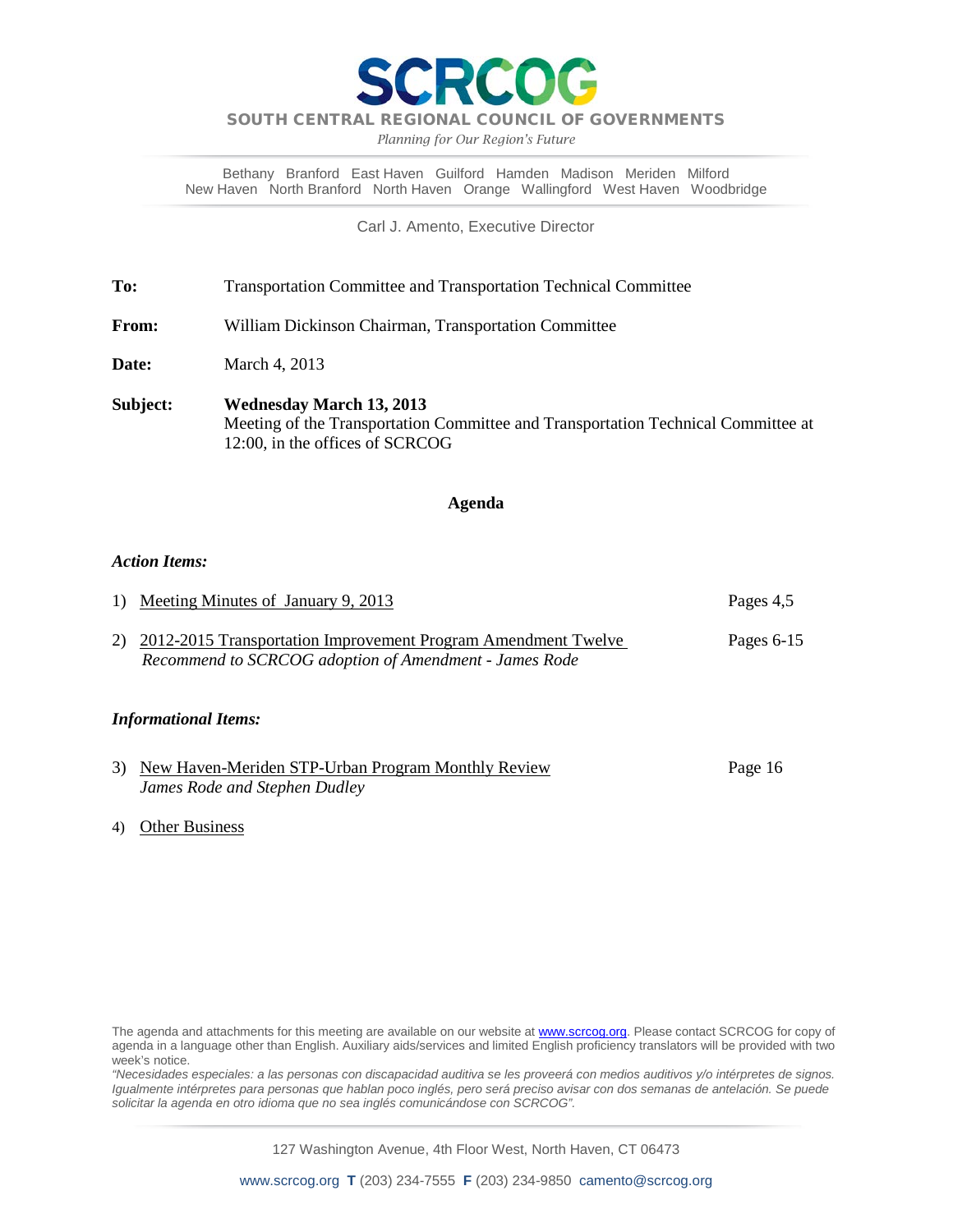DA

*Planning for Our Region's Future*

Bethany Branford East Haven Guilford Hamden Madison Meriden Milford New Haven North Branford North Haven Orange Wallingford West Haven Woodbridge

Carl J. Amento, Executive Director

Transportation and Transportation Technical Committee Distribution List *All Receiving Agenda Notice via Email or Fax Agenda at SCRCOG's Web Site: www.scrcog.org*  **March 13, 2013**  *Municipalities*  Bethany: S. Huxley, A. Marek, A. Green<sup>1</sup> Branford: A. DaRos, S. Rasmussen, C. Andres, J. Plaziak<sup>1</sup> East Haven: J. Maturo, K. White<sup>1</sup> Guilford: J. Mazza, G. Kral, M. Damiani, J. Portley<sup>1</sup> Hamden: S. Jackson, L. Creane, R. Roscow, E. Fuller, T. Wydra, B. Brinton<sup>1</sup> Madison: F. McPherson, M.  $\text{Out}^1$ Meriden: M. Rohde, D. Caruso, L. Kendzior, D. Brunet, P. Brennan, B. Bass<sup>1</sup> Milford: B. Blake, D. Sulkis, B. Kolwicz, R. Gregory, G. Wassmer<sup>1</sup> New Haven: J. DeStefano, K.Murphy, R. Miller<sup>1</sup>, K. Gilvarg, B. Notghi, M Piscitelli, J Travers North Branford: K. Weiss<sup>1</sup>, C. Zebb, R. Branigan North Haven: M. Freda, A. Fredricksen, B. Cummings, J Bodwell<sup>1</sup> Orange: P. Dinice, S. Savarese Wallingford: W. Dickinson, J. Thompson<sup>1</sup> West Haven: M. Allen, A. Quadir<sup>1</sup>, B. Sabo, Woodbridge: J. Hellauer, P. Rubens-Dahl, W. Connors<sup>1</sup> 1 *voting Technical Transportation Committee member appointed by chief elected official*

#### *Others*

The Advisor Amity Observer Center for Disability Rights: M. Gallucci ConnDOT: M. Rolfe, G. Wright, D. Larosa, J Redeker Connecticut Commuter Services: J. Brantley Connecticut League of Women Voters (New Haven Chapter): N. Ciarleglio Connecticut Post Connecticut Public Broadcasting Connecticut Transit: P. Fry, S. Willis Fay, Spofford & Thorndike: G. Lindsay FHWA: Eloise Powell, Amy Jackson-Grove Fox Connecticut Greater New Haven Chamber of Commerce: T. Rescigno, L. DiCocco-Beauton Greater New Haven Convention and Visitors Bureau: G. Kozlowski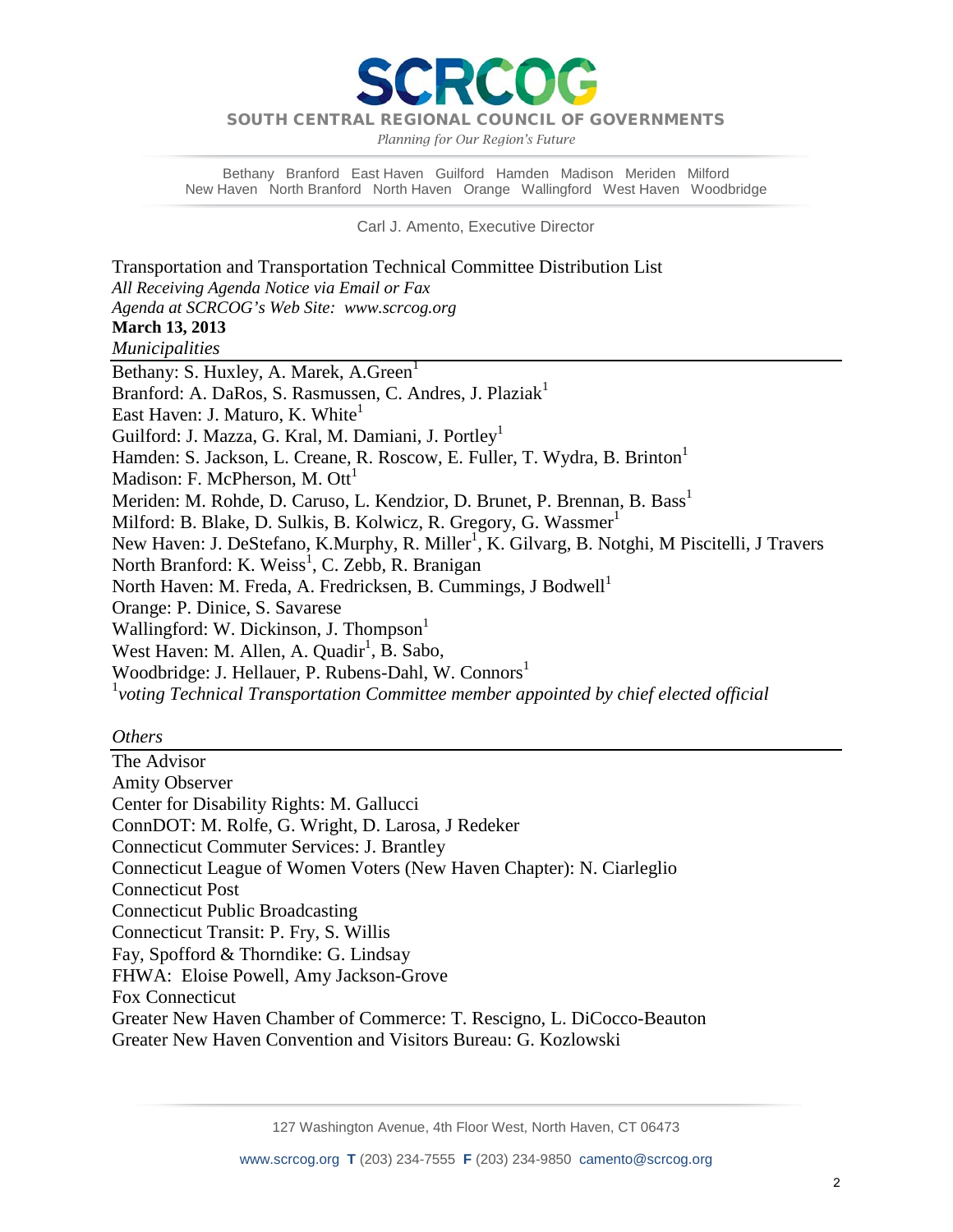

*Planning for Our Region's Future*

Bethany Branford East Haven Guilford Hamden Madison Meriden Milford New Haven North Branford North Haven Orange Wallingford West Haven Woodbridge

Carl J. Amento, Executive Director

*Distribution List (Continued)* **March 13, 2013**  Greater New Haven Transit District: D. Carter, L. Richards, A. Naudus Hamden Community News Hamden Journal Hartford Courant Inner City News Integrated Management Controls: S. Gale LaVoz Luchs Associates: R. Dagan Meriden Transit District: J. Zajac Milford Mirror Milford- Orange Bulletin Milford Transit District: H. Jadach My Record Journal New Haven Advocate New Haven Independent New Haven Parking Authority: J. Staniewicz, W. Kilpatrick, M. Fortunata New Haven Register: M. Zaretsky Northeast Transportation Company: J. Spina Office of Congresswoman Rosa DeLauro: L. Mangini Orange Patch PBAmericas (Glastonbury): A. Moretti, Post Chronicle Shoreline Times Shore Publishing Technical Planning Associates: B. Sacco Totokett Times United Illuminating Company: S. Saczynski, Wallingford Public Access West Haven Chamber of Commerce: N. DeMatties West Haven Voice WVIT Channel 30 News WTNH Channel 8 News WTIC 1080 news WRYM 840 AM La Gigante WFSB Channel 3 News WQUN 1220 AM WNHU 88.7 FM WYBC 94.3 FM

127 Washington Avenue, 4th Floor West, North Haven, CT 06473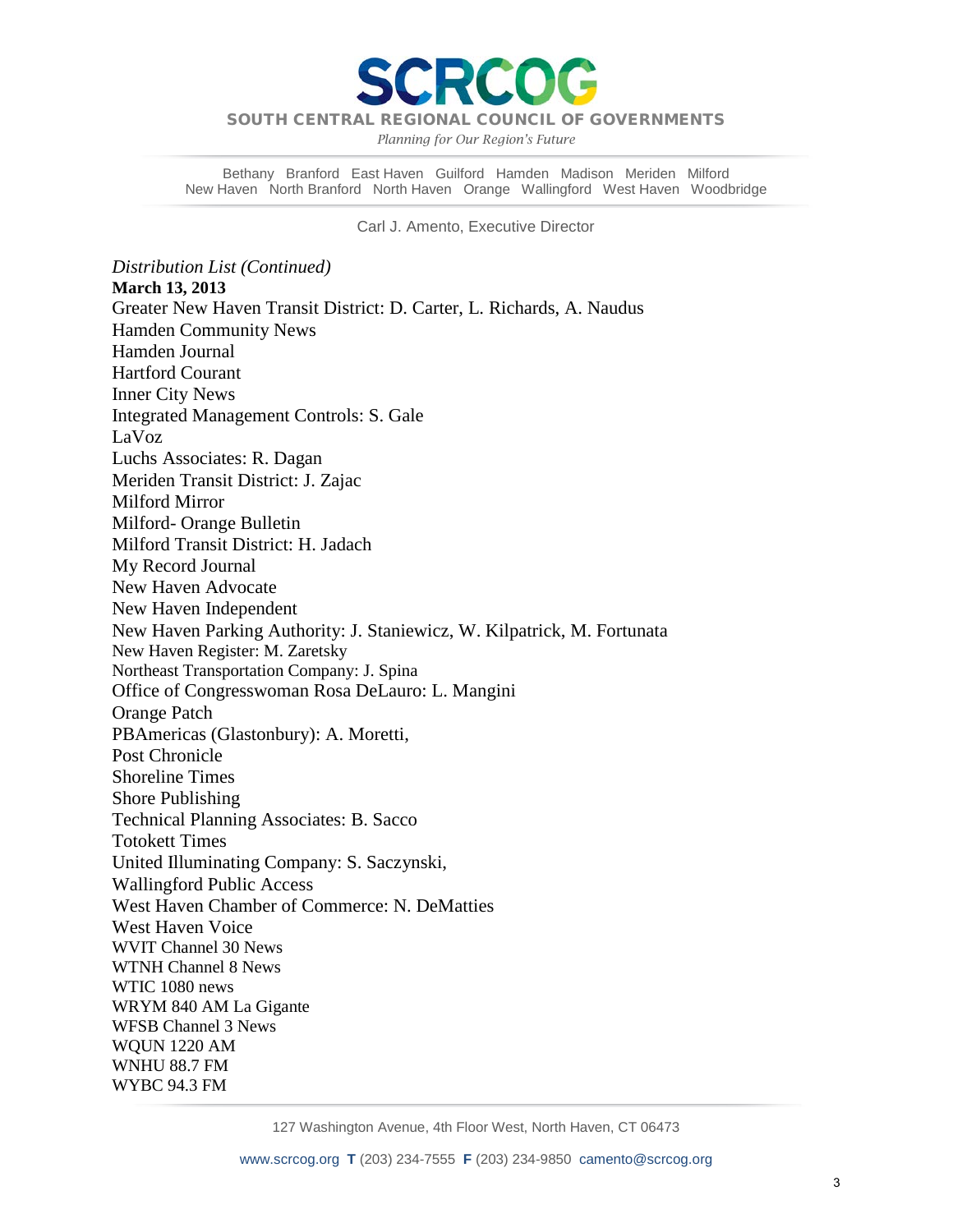*Planning for Our Region's Future*

Bethany Branford East Haven Guilford Hamden Madison Meriden Milford New Haven North Branford North Haven Orange Wallingford West Haven Woodbridge

Carl J. Amento, Executive Director

# Minutes Transportation Committee January 9, 2013

| <b>Transportation Committee Members</b>        | <b>Transportation Technical Committee</b>      |
|------------------------------------------------|------------------------------------------------|
| Wallingford, Mayor William Dickinson, Chair    | East Haven, Kevin White                        |
| Branford, Janice Plaziak, Proxy for FS Anthony | Guilford, Jim Portley                          |
| <b>DaRos</b>                                   | Hamden, Robert Brinton                         |
| Madison, FS Fillmore McPherson                 | Madison, Mike Ott                              |
| New Haven, James Travers, Proxy for Mayor John | Meriden, Bob Bass                              |
| DeStefano                                      | New Haven, Richard Miller                      |
|                                                | North Branford, Kurt Weiss                     |
| <b>Guests</b>                                  | North Haven, Jonathan Bodwell                  |
| Tom Maziarz, Robert Kennedy, Edgar Wynkoop,    | Wallingford, John Thompson                     |
| <b>CDOT</b>                                    | West Haven, Abdul Quadir                       |
| Lou Mangini, Congresswoman DeLauro's office    |                                                |
| Scott Willis, Barry Diggs, CTRANSIT            | <b>SCRCOG</b>                                  |
| Lori Richards, GNHTD                           | Carl Amento, James Rode, Stephen Dudley, Chris |
| Sue Prosi, SWRPA                               | Rappa                                          |

Mayor William Dickinson called the meeting to order at 12:07 PM.

### **Discussion Item**

Representatives from CDOT made a presentation on two projects 92-646 and 92-647. These projects will upgrade CCTV and Video Message Signs along I-95 and I-91 and were included in Amendment 11 to be voted on later in the agenda.

### **Action Item #1**

Minutes of the November 14, 2012 meeting were adopted on a motion by J. Portley seconded by K Weiss.

### **Action Item #2**

Amendment 11 for the FY2012 –FY2015 TIP was introduced. Amendment 11 included 9 projects. After some discussion on the amendment FS McPherson made a motion to recommend approval of *Amendment 11 with the exclusion of projects 92-646, New Haven Area VMS Upgrades* and, *92-647, New Haven Area CCTV Upgrades* J. Portley seconded and motion passed unanimously. A second motion was made to recommend approval of projects *92-646, New Haven Area VMS Upgrades* and, *92-647, New Haven Area CCTV Upgrades* J Plaziak seconded and the motion passed on a majority vote. Mayor Dickinson and J. Portley voted against.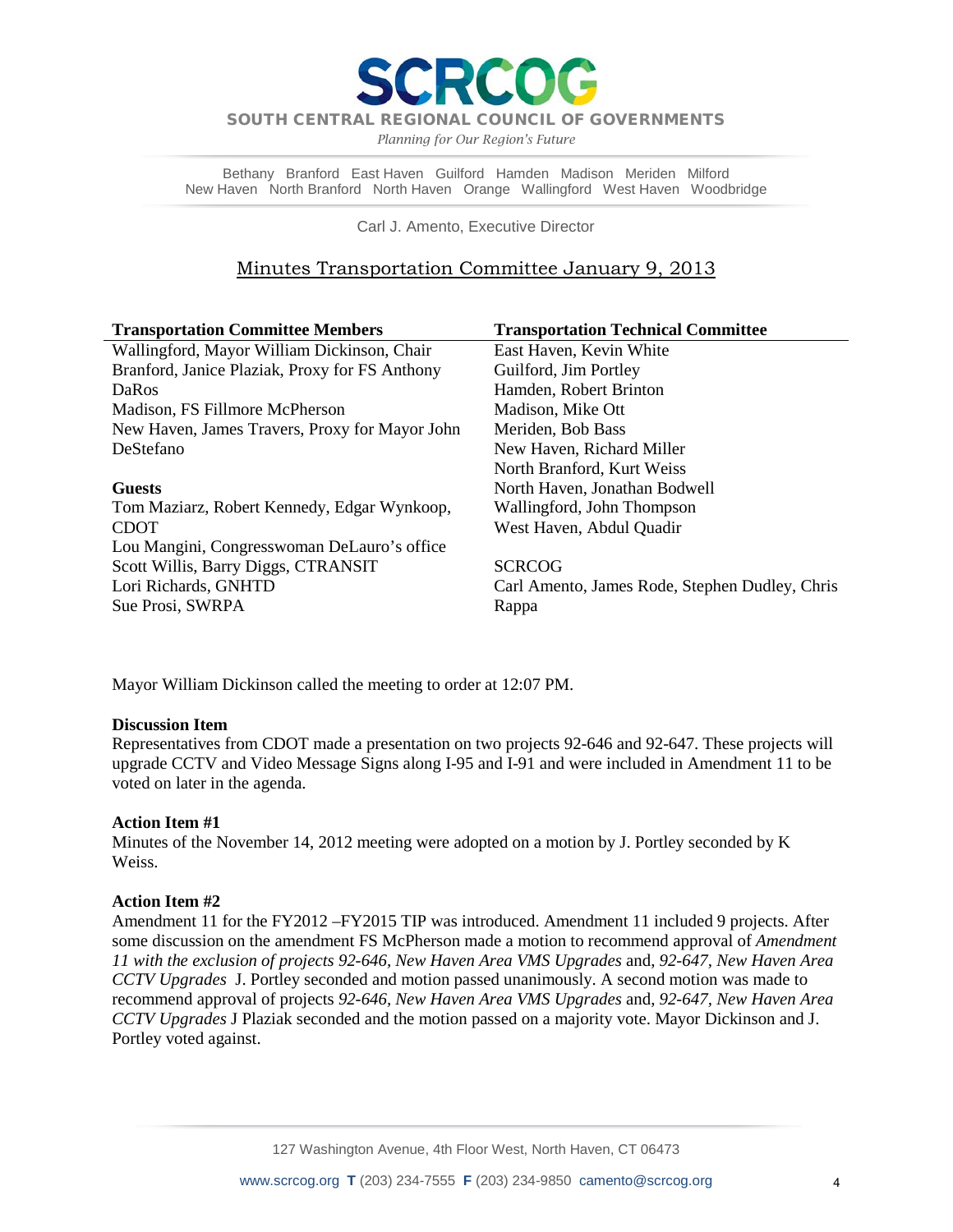

*Planning for Our Region's Future*

Bethany Branford East Haven Guilford Hamden Madison Meriden Milford New Haven North Branford North Haven Orange Wallingford West Haven Woodbridge

Carl J. Amento, Executive Director

#### **Informational Item #1**

S Dudley led a discussion on changes in the STP-Urban program that have been proposed by CDOT. A white paper on the topic from CDOT was sent to the committee prior to the meeting and Tom Maziarz was on hand to answer questions. SCRCOG staff will continue to work with the DOT on the STP-urban program and report back to the committee at its next meeting.

#### **Informational Item #2**

J Plaziak made a motion to adjourn, J Portley seconded, meeting was adjourned at 1:23 PM.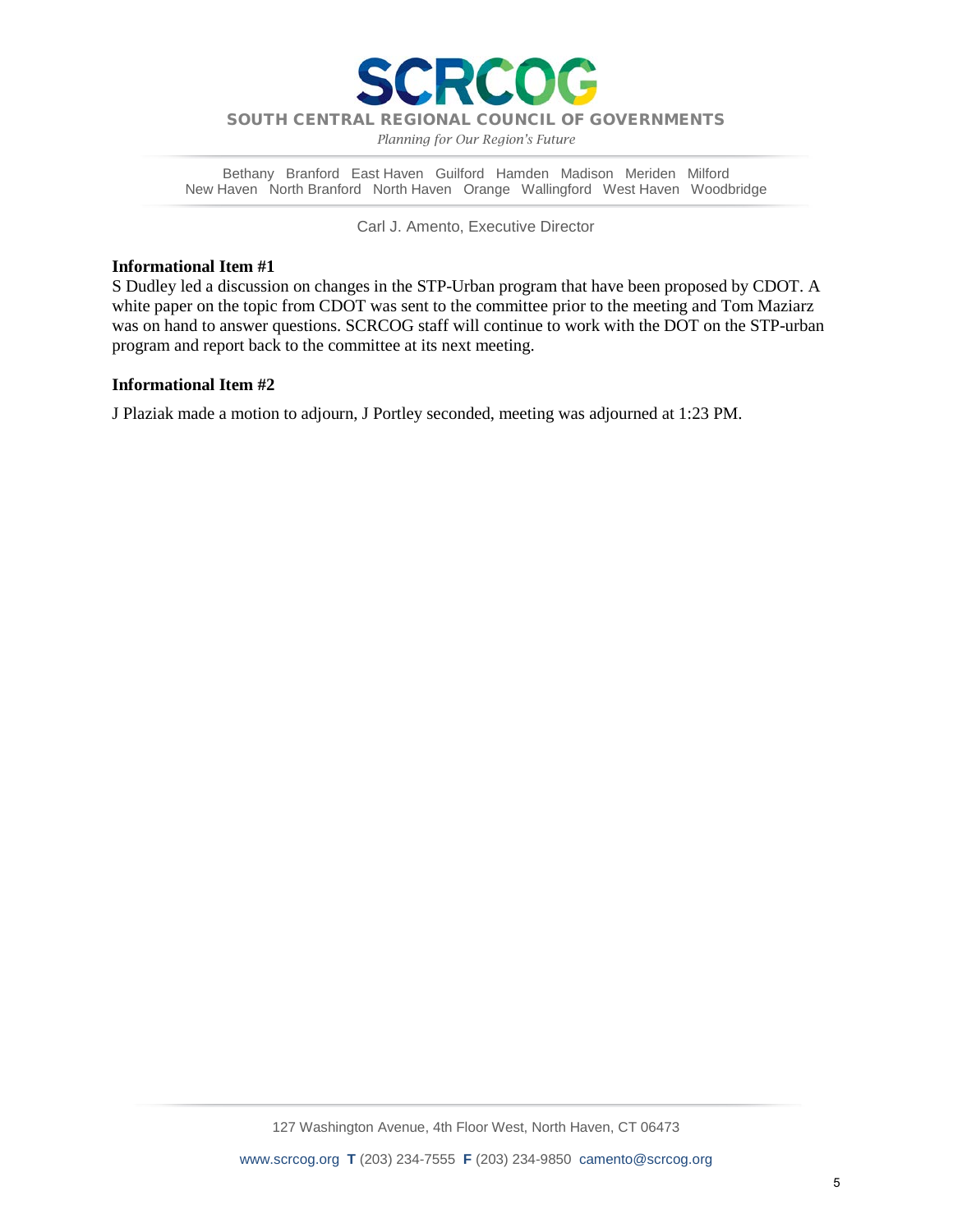# **South Central Regional Council of Governments** 2012-2015 TRANSPORTATION IMPROVEMENT PROGRAM Amendment Number 12

| Project        | 0059-0157                                                                         | 2011-A21-2                                     |           | Replace Bridge 02677 over Stream                                                         | Page 7  |  |  |  |  |  |
|----------------|-----------------------------------------------------------------------------------|------------------------------------------------|-----------|------------------------------------------------------------------------------------------|---------|--|--|--|--|--|
| <b>Changes</b> |                                                                                   | Amendment 12 moves ROW to FY13                 |           |                                                                                          |         |  |  |  |  |  |
| Reason         | In order for funds to be obligated they must be moved to the current fiscal year. |                                                |           |                                                                                          |         |  |  |  |  |  |
| Project        | 0079-0210                                                                         | 1999-032                                       |           | <b>Gravel St: Reconstruction</b>                                                         | Page 8  |  |  |  |  |  |
| <b>Changes</b> |                                                                                   | Amendment 12 moves funds to FY13               |           |                                                                                          |         |  |  |  |  |  |
| <b>Reason</b>  |                                                                                   |                                                |           | In order for funds to be obligated they must be moved to the current fiscal year.        |         |  |  |  |  |  |
| Project        | 0092-0583                                                                         | 2003-046                                       |           | <b>Parcel G and H- Harbor Access</b>                                                     | Page 9  |  |  |  |  |  |
| <b>Changes</b> |                                                                                   | Amendment 12 moves funds to FY13               |           |                                                                                          |         |  |  |  |  |  |
| Reason         |                                                                                   |                                                |           | In order for funds to be obligated they must be moved to the current fiscal year.        |         |  |  |  |  |  |
| Project        | 0100-0175                                                                         | 2010-A7-2                                      |           | <b>Sackett Point Bridge Replacement</b>                                                  | Page 10 |  |  |  |  |  |
| <b>Changes</b> |                                                                                   | Amendment 12 moves funds to FY13               |           |                                                                                          |         |  |  |  |  |  |
| <b>Reason</b>  |                                                                                   |                                                |           | In order for funds to be obligated they must be moved to the current fiscal year.        |         |  |  |  |  |  |
| Project        | 0138-0221                                                                         | 2001-025                                       |           | I-95: Housatonic River Bridge Replacement                                                | Page 11 |  |  |  |  |  |
| <b>Changes</b> |                                                                                   | Amendment 12 restores IM and BRX funds to FY13 |           |                                                                                          |         |  |  |  |  |  |
| Reason         |                                                                                   |                                                |           | Action is necessary to maintain project schedule and accurately display funding amounts. |         |  |  |  |  |  |
| Project        | 0167-0100                                                                         | 1999-122                                       | Route 63: | <b>Route 67 Intersection Improvements</b>                                                | Page 12 |  |  |  |  |  |
| <b>Changes</b> |                                                                                   | Amendment 12 moves funds to FY13               |           |                                                                                          |         |  |  |  |  |  |
| Reason         |                                                                                   |                                                |           | In order for funds to be obligated they must be moved to the current fiscal year.        |         |  |  |  |  |  |
| Project        | 0170-3009                                                                         | 2011-A0-41                                     |           | LED Relamping, Traffic Signals (Phase 2)                                                 | Page 13 |  |  |  |  |  |
| <b>Changes</b> |                                                                                   |                                                |           | Amendment 12 moves CON phase to FY13 and reduces funds.                                  |         |  |  |  |  |  |
| <b>Reason</b>  | In order for funds to be obligated they must be moved to the current fiscal year. |                                                |           |                                                                                          |         |  |  |  |  |  |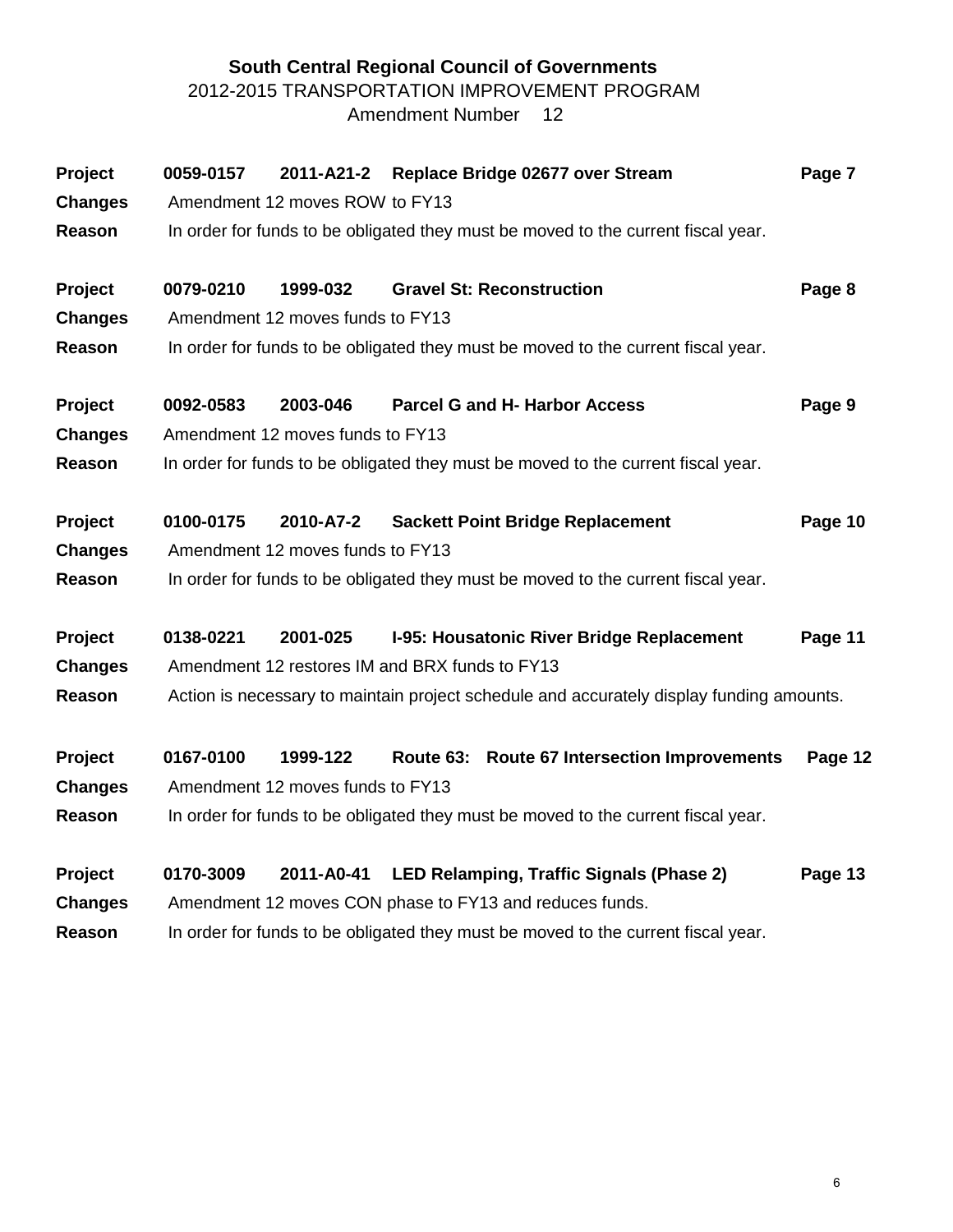# FFY2012-FFY2015 Transportation Improvement Program Amendment 12 South Central Regional Council of Governments

### **State Project 0059-0157 SCRCOG # 2011-A21-2**

**Municipality** Guilford

Proposed

**Project Name** Replace Bridge 02677 over Stream

**Description** Project for the Replacement of Bridge 02677 which carries Rte 146 over an unnamed Stream. Only ROW phase at this time

| <b>Current TIP Funding (In Thousands)</b>  |              |              |                  |                |      |       |          |             |
|--------------------------------------------|--------------|--------------|------------------|----------------|------|-------|----------|-------------|
| <b>Funding</b>                             | <b>Phase</b> |              | <b>Prior</b>     | 2012           | 2013 | 2014  | 2015     | <b>FYI</b>  |
| <b>STPA</b>                                | <b>ROW</b>   | Federal      |                  | 40             |      |       |          |             |
|                                            |              | <b>State</b> |                  | 10             |      |       |          |             |
|                                            | <b>CON</b>   | Federal      |                  |                |      | 1,920 |          |             |
|                                            |              | <b>State</b> |                  |                |      | 480   |          |             |
| <b>Total Cost</b>                          | \$2,450      |              | 0                | 50             | 0    | 2,400 | $\Omega$ | $\mathbf 0$ |
| <b>Proposed TIP Funding (In Thousands)</b> |              |              |                  |                |      |       |          |             |
| <b>Funding</b>                             | <b>Phase</b> |              | <b>Prior</b>     | 2012           | 2013 | 2014  | 2015     | <b>FYI</b>  |
| <b>STPA</b>                                | <b>ROW</b>   | Federal      |                  |                | 40   |       |          |             |
|                                            |              | <b>State</b> |                  |                | 10   |       |          |             |
|                                            | <b>CON</b>   | Federal      |                  |                |      | 1,920 |          |             |
|                                            |              | <b>State</b> |                  |                |      | 480   |          |             |
| <b>TIP Funds</b>                           | \$2,450      |              | $\boldsymbol{0}$ | $\overline{0}$ | 50   | 2,400 | $\Omega$ | $\Omega$    |

# **Amendment Notes**

FY10 TIP Amend 21 introduces new project. FY12 TIP Amend 12 moves ROW to FY13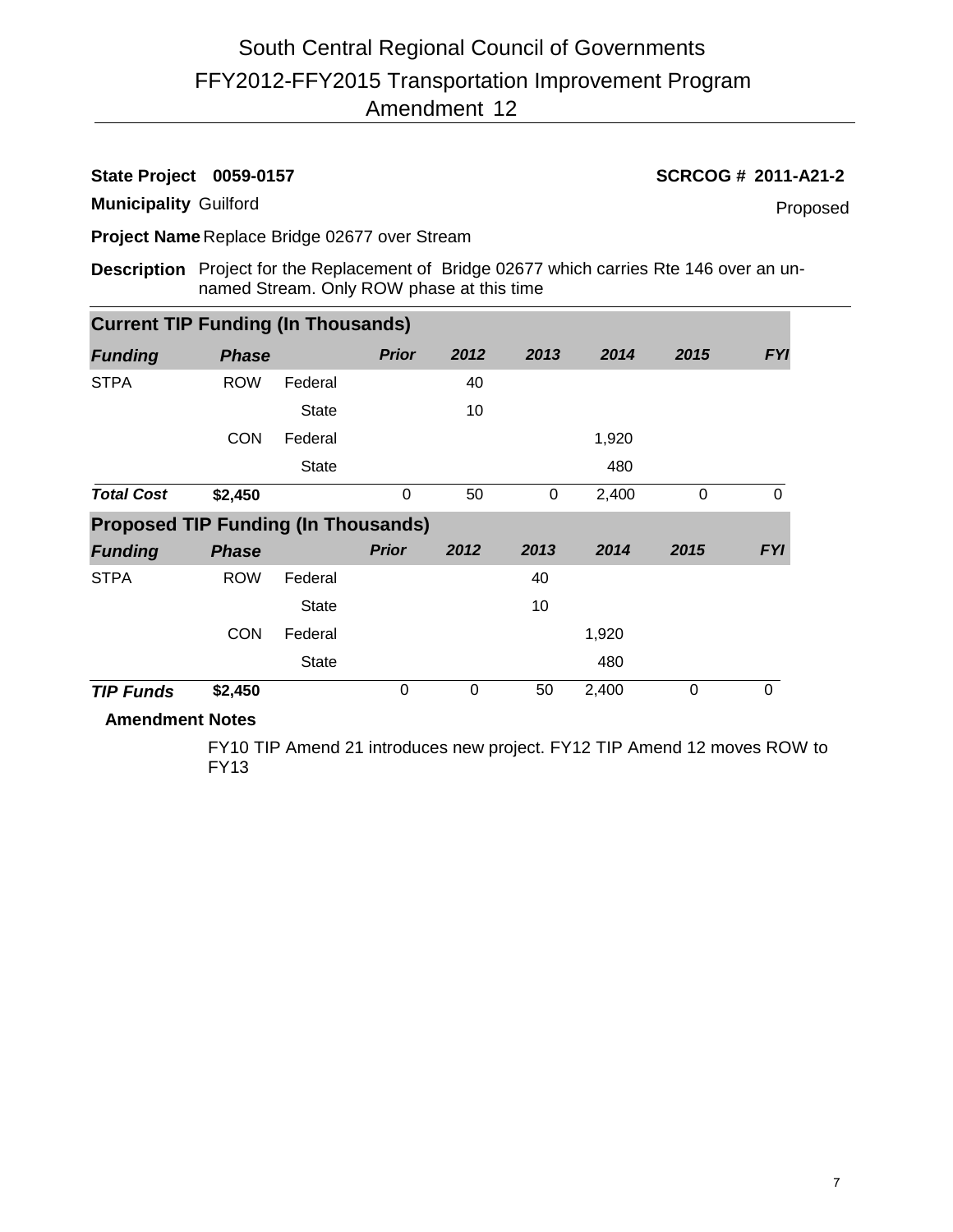# **State Project 0079-0210 SCRCOG # 1999-032**

**Municipality** Meriden

Proposed

**Project Name** Gravel St:Reconstruction

**Description** Reconstruct Gravel Street (n/o E. Main St to Baldwin Avenue) and Baldwin Avenue adjacent to Gravel Street. Phase 1 (Baldwin Ave and Gravel St from Lois to Liberty St) and Phase 2 (Gravel St from Liberty St to Horseshoe Dr).

| <b>Current TIP Funding (In Thousands)</b>  |              |              |              |       |       |      |      |            |
|--------------------------------------------|--------------|--------------|--------------|-------|-------|------|------|------------|
| <b>Funding</b>                             | <b>Phase</b> |              | <b>Prior</b> | 2012  | 2013  | 2014 | 2015 | <b>FYI</b> |
| <b>STPNH</b>                               | <b>CON</b>   | Federal      |              | 6,960 |       |      |      |            |
|                                            |              | <b>State</b> |              | 1,740 |       |      |      |            |
| <b>Total Cost</b>                          | \$8,700      |              | 0            | 8,700 | 0     | 0    | 0    | $\Omega$   |
| <b>Proposed TIP Funding (In Thousands)</b> |              |              |              |       |       |      |      |            |
| <b>Funding</b>                             | <b>Phase</b> |              | <b>Prior</b> | 2012  | 2013  | 2014 | 2015 | <b>FYI</b> |
| <b>STPNH</b>                               | <b>CON</b>   | Federal      |              |       | 6,960 |      |      |            |
|                                            |              | <b>State</b> |              |       | 1,740 |      |      |            |
| <b>TIP Funds</b>                           | \$8,700      |              | 0            | 0     | 8,700 | 0    | 0    | $\Omega$   |

### **Amendment Notes**

FY01 TIP Amend 7 moves CON from FFY03 to FFY04 FY05 TIP moves CON to FFY05, FY05 TIP Amend 5 moves CON to FFY08 and FFY09 project phased costs increased. FY07 TIP Amend 8 moves CON Phases to FY10 consolidates funding @\$6.1M, FY07 TIP Amend 26 introduces PE phase. Project moved into FY10 TIP CON. FY10 TIP amend 23 moves project to FY12 and adjusts funds. FY12 TIP Amend 12 moves funds to FY13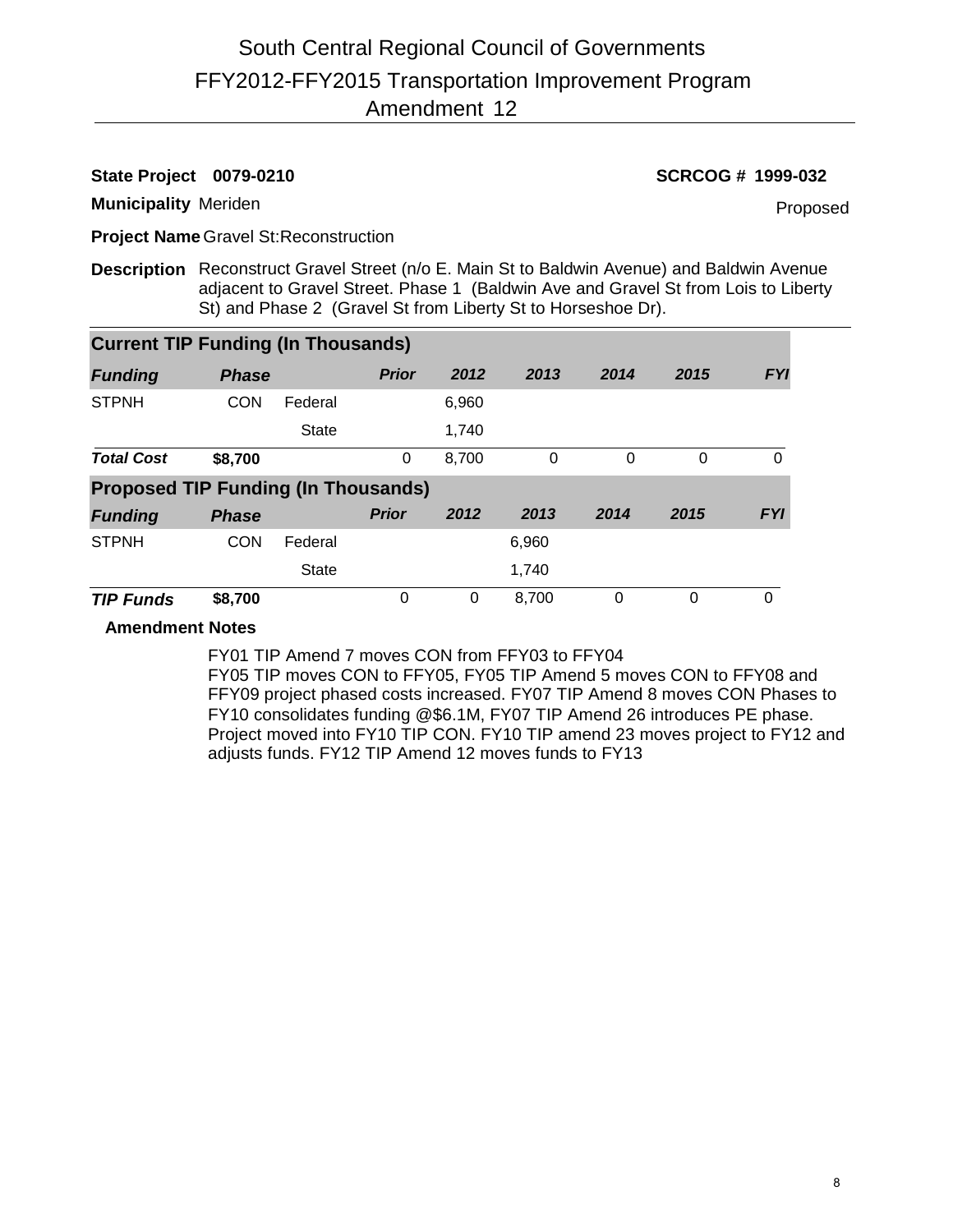**State Project 0092-0583 SCRCOG # 2003-046**

**Municipality** New Haven

Proposed

**Project Name**PARCEL G AND H - HARBOR ACCESS

**Description** Allow City of New Haven to construct a Harborside Trail, Seaside Blvd (a park road through Long Wharf Park), reconstructed piers and decks and/or a new pile supported platform in the Long Wharf Development Area. On parcels G and H

| <b>Current TIP Funding (In Thousands)</b>  |              |         |              |       |       |          |      |            |
|--------------------------------------------|--------------|---------|--------------|-------|-------|----------|------|------------|
| <b>Funding</b>                             | <b>Phase</b> |         | <b>Prior</b> | 2012  | 2013  | 2014     | 2015 | <b>FYI</b> |
| 330                                        | CON          | Federal |              | 1.987 |       |          |      |            |
| <b>Total Cost</b>                          | \$1,987      |         | 0            | 1,987 | 0     | $\Omega$ | 0    | 0          |
| <b>Proposed TIP Funding (In Thousands)</b> |              |         |              |       |       |          |      |            |
| <b>Funding</b>                             | <b>Phase</b> |         | <b>Prior</b> | 2012  | 2013  | 2014     | 2015 | <b>FYI</b> |
| 330                                        | CON          | Federal |              |       | 1,987 |          |      |            |
| <b>TIP Funds</b>                           | \$1,987      |         | 0            | 0     | 1.987 | 0        | 0    | 0          |

### **Amendment Notes**

Introduced by FY03 TIP Amend 13. Move \$1,987,000 of discretionary (Sec 330) funds from FY05 to FY06 per FY05 TIP Amend 10. FY07 TIP Amend 3 introduces project into 07TIP by moving funds from FFY06 to FFY07, FY07 TIP Amend 9 moves project from FFY07 to FFY08. FY07 TIP Amend 13 moves project to FFY09. Project moved into FY10 TIP CON is moved from FFY09 to FFY10. FY10 TIP Amend 7 moves CON from FFY10 to FFY11. FY12 TIP includes ongoing project. FY12 TIP Amend 12 moves project to FY13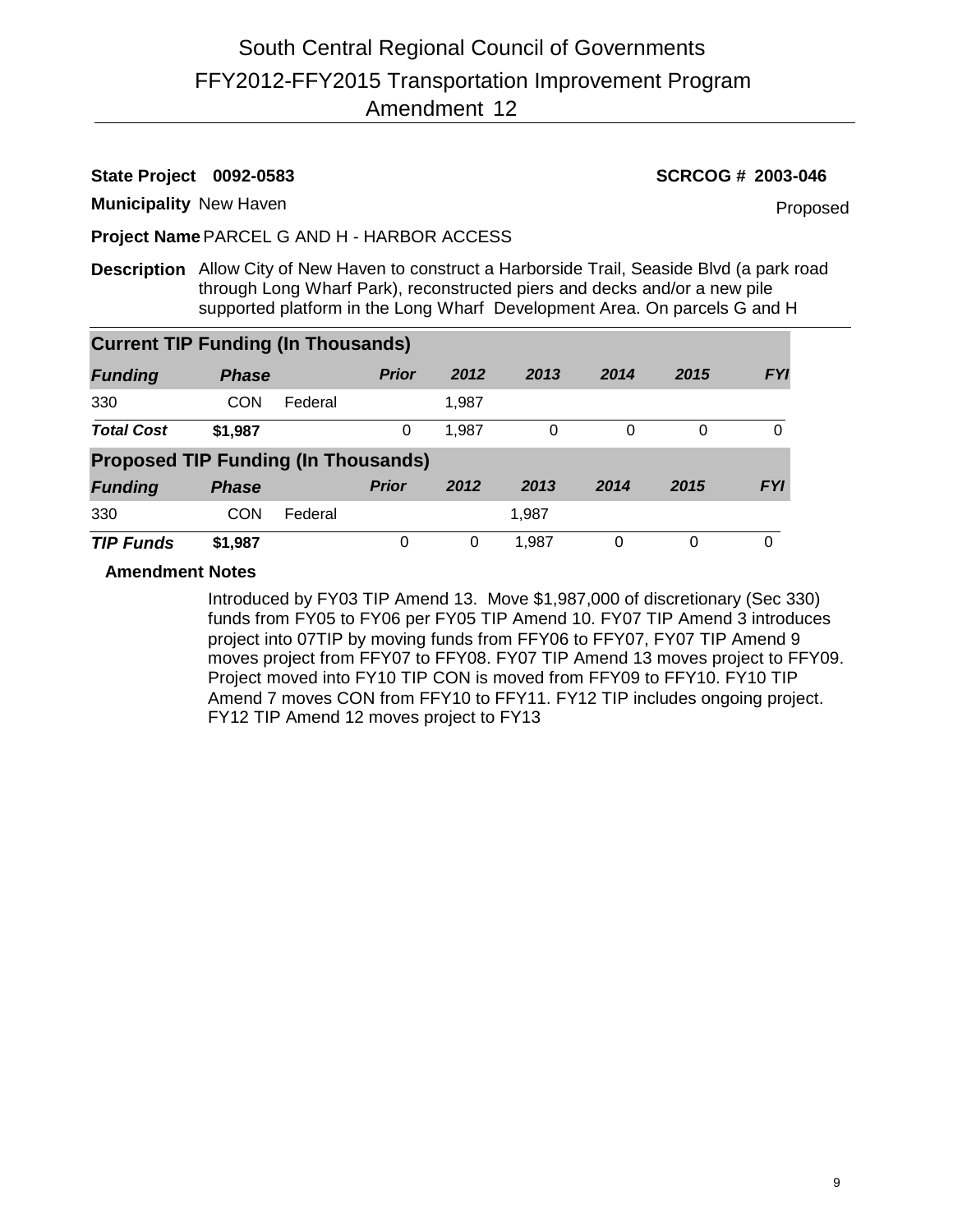**State Project 0100-0175 SCRCOG # 2010-A7-2**

**Municipality** North Haven

Proposed

**Project Name**Sackett Point Bridge Replacement

**Description** Reconstruction of Sackett Point road /bridge over Quinnipiac River. Including widening and realignment of the approaches from Universal Dr to Republic Dr.

| <b>Current TIP Funding (In Thousands)</b> |             |             |  |  |  |  |  |  |
|-------------------------------------------|-------------|-------------|--|--|--|--|--|--|
| 2013<br>2014                              | 2015        | <b>FYI</b>  |  |  |  |  |  |  |
|                                           |             |             |  |  |  |  |  |  |
|                                           |             |             |  |  |  |  |  |  |
|                                           |             |             |  |  |  |  |  |  |
| 10,400                                    |             |             |  |  |  |  |  |  |
| 1,300                                     |             |             |  |  |  |  |  |  |
| 1,300                                     |             |             |  |  |  |  |  |  |
| 13,000                                    | $\mathbf 0$ | $\mathbf 0$ |  |  |  |  |  |  |
|                                           |             |             |  |  |  |  |  |  |
|                                           |             |             |  |  |  |  |  |  |
| 2014                                      | 2015        | <b>FYI</b>  |  |  |  |  |  |  |
|                                           |             |             |  |  |  |  |  |  |
|                                           |             |             |  |  |  |  |  |  |
|                                           |             |             |  |  |  |  |  |  |
| 10,400                                    |             |             |  |  |  |  |  |  |
| 1,300                                     |             |             |  |  |  |  |  |  |
| 1,300                                     |             |             |  |  |  |  |  |  |
|                                           |             |             |  |  |  |  |  |  |

### **Amendment Notes**

FY10 TIP Amend 7 introduces new project. FY12 TIP includes ongoing project FY12 TIP Amend 12 moves funds to FY13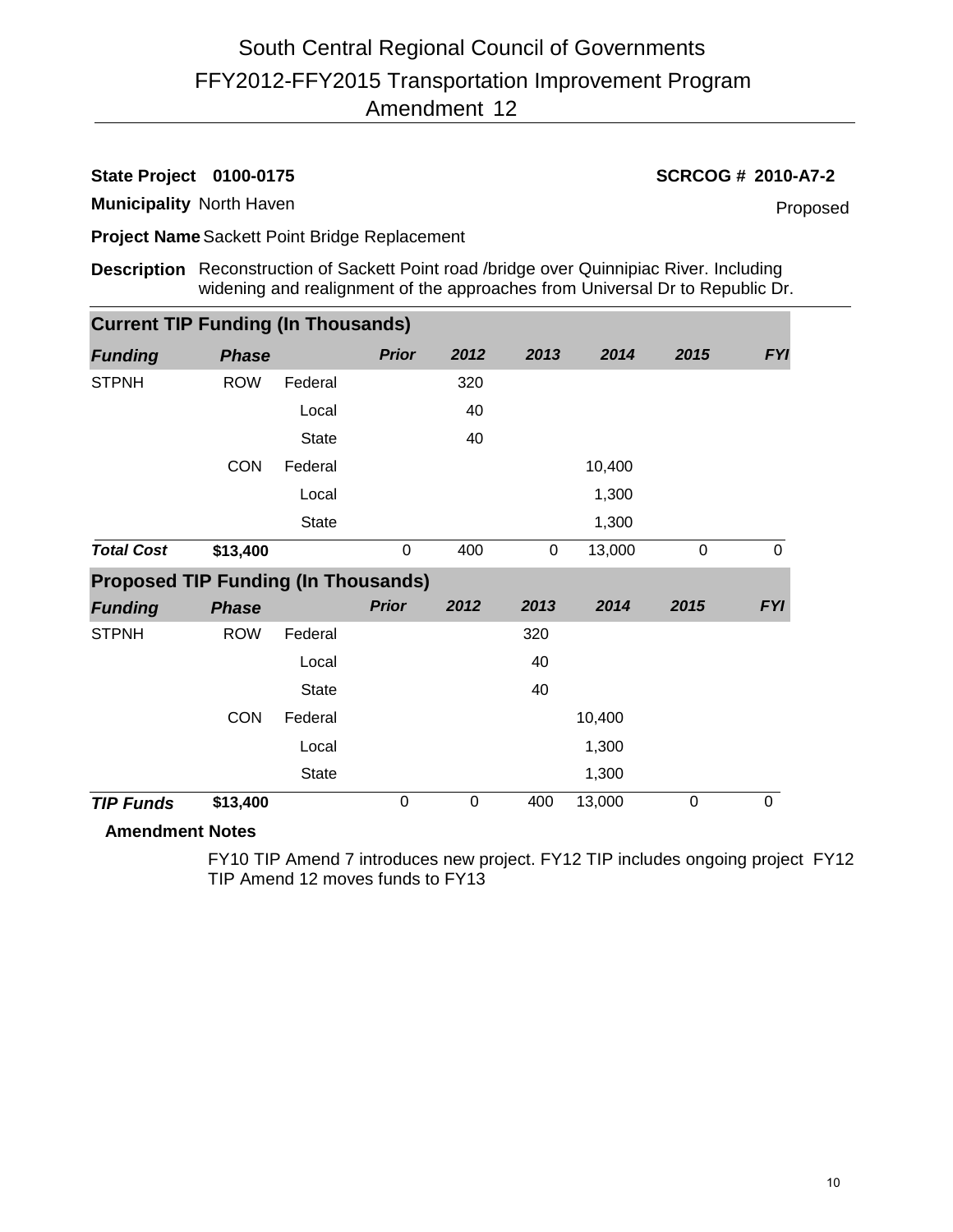# **State Project 0138-0221 SCRCOG # 2001-025**

**Municipality** Regional

Proposed

**Project Name** I-95: Housatonic River Bridge Replacement

**Description** Replace the current six-lane bridge with a new structure to the north (west) of the existing bridge though complicated by proximity to Metro North. FY02 includes \$500,000 (total) ROW. Approximately four year construction period.

|                   | <b>Current TIP Funding (In Thousands)</b>  |                  |                  |         |                  |             |            |
|-------------------|--------------------------------------------|------------------|------------------|---------|------------------|-------------|------------|
| <b>Funding</b>    | <b>Phase</b>                               | <b>Prior</b>     | 2012             | 2013    | 2014             | 2015        | <b>FYI</b> |
| <b>BRXZ</b>       | CON AC-Entry                               |                  | $\overline{0}$   |         |                  |             |            |
|                   | Federal                                    |                  | 41,455           |         |                  |             | 48,410     |
|                   | <b>State</b>                               |                  | 4,606            |         |                  |             | 5,379      |
| I-M               | <b>AC-Entry</b>                            |                  | $\Omega$         |         |                  |             |            |
|                   | Federal                                    |                  | 20,000           |         | 36,680           |             |            |
|                   | <b>State</b>                               |                  | 2,222            |         | 4,076            |             |            |
| I-MD              | Federal                                    |                  | 950              |         |                  |             |            |
| <b>NHPP</b>       | Federal                                    |                  |                  | 50,000  |                  |             |            |
|                   | <b>State</b>                               |                  |                  | 5,556   |                  |             |            |
| <b>Total Cost</b> | \$219,334                                  | $\boldsymbol{0}$ | 69,233           | 55,556  | 40,756           | $\pmb{0}$   | 53,789     |
|                   | <b>Proposed TIP Funding (In Thousands)</b> |                  |                  |         |                  |             |            |
| <b>Funding</b>    | <b>Phase</b>                               | <b>Prior</b>     | 2012             | 2013    | 2014             | 2015        | <b>FYI</b> |
| <b>BRXZ</b>       | CON AC-Entry                               |                  | $\boldsymbol{0}$ |         |                  |             |            |
|                   | Federal                                    |                  | 41,455           | 41,000  |                  |             | 48,410     |
|                   | <b>State</b>                               |                  | 4,606            | 4,556   |                  |             | 5,379      |
| $I-M$             | AC-Entry                                   |                  | $\mathbf 0$      |         |                  |             |            |
|                   | Federal                                    |                  | 20,000           | 5,000   |                  |             |            |
|                   | <b>State</b>                               |                  | 2,222            | 556     |                  |             |            |
| I-MD              | Federal                                    |                  | 950              |         |                  |             |            |
| <b>NHPP</b>       | Federal                                    |                  |                  | 44,000  |                  |             |            |
|                   | <b>State</b>                               |                  |                  | 4,889   |                  |             |            |
| <b>TIP Funds</b>  | \$223,023                                  | $\mathbf 0$      | 69,233           | 100,001 | $\boldsymbol{0}$ | $\mathbf 0$ | 53,789     |

# **Amendment Notes**

 FY07 TIP Amend 19 increases cost 18%. Region instructed to update TIP. FY10 TIP Amend 12 moves this project into the current TIPFY10 TIP 18 moves BRXZ funds from FY12 to FY11. FY10 TIP Amend 19 moves IMD to FY2012, FY10 TIP Amend 20 moves I-M from FY2013 to FY2011, FY10 TIP Amend 21 adjusts funding for FY12, FY12 amend 4 adjusts funding for fy12, FY12 TIP Amend 6 moves funds from FY13 to FY12. FY12 TIP Amend 11 adds NHPP eliminates IM and BRX for FY13. FY12 TIP Amend 12 add IM and BRX funds for FY13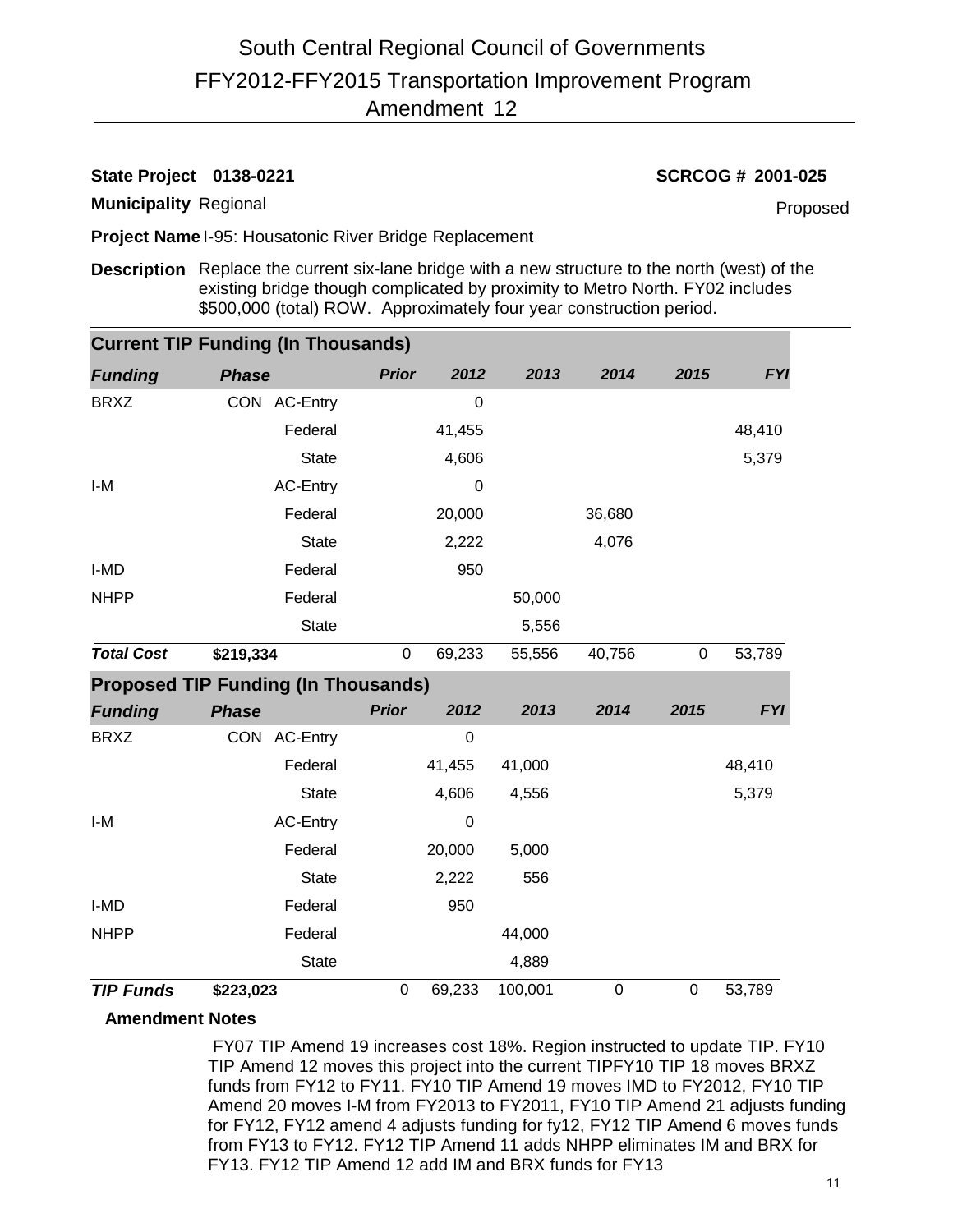# **State Project 0167-0100 SCRCOG # 1999-122**

**Municipality** Woodbridge

Proposed

**Project Name** Rt 63: Rt 67 Intersection Improvements

**Description** Add northbound Rt 63 left hand turn lane at Rt 67 by lowering Rt 63 vertical crest, reconstructing approx 300' of Rt 63 and constructing a retaining wall.

| <b>Current TIP Funding (In Thousands)</b>  |              |              |              |       |       |          |      |            |
|--------------------------------------------|--------------|--------------|--------------|-------|-------|----------|------|------------|
| <b>Funding</b>                             | <b>Phase</b> |              | <b>Prior</b> | 2012  | 2013  | 2014     | 2015 | <b>FYI</b> |
| <b>STPA</b>                                | <b>CON</b>   | Federal      |              | 3,440 |       |          |      |            |
|                                            |              | <b>State</b> |              | 860   |       |          |      |            |
| <b>Total Cost</b>                          | \$4,300      |              | 0            | 4,300 | 0     | $\Omega$ | 0    | 0          |
| <b>Proposed TIP Funding (In Thousands)</b> |              |              |              |       |       |          |      |            |
| <b>Funding</b>                             | <b>Phase</b> |              | <b>Prior</b> | 2012  | 2013  | 2014     | 2015 | <b>FYI</b> |
| <b>STPA</b>                                | <b>CON</b>   | Federal      |              |       | 3,440 |          |      |            |
|                                            |              | <b>State</b> |              |       | 860   |          |      |            |
| <b>TIP Funds</b>                           | \$4,300      |              | 0            | 0     | 4.300 | 0        | 0    | 0          |

## **Amendment Notes**

CN moved from FY03 to FY04 by FY01 Amend 7; ROW to FY03 per FY01 Amend 10. FY03 ROW moved to 100 percent state by FY03 Amend 4. Design began in fall, 2003. CN moved to FY06 by FY05 TIP Amend 2 and to FY07 by FY05 TIP Amend 9. Introduced to FY07 TIP with CON in FY08, FY07 TIP Amend 8 moves CON to FFY09 and increases cost. FY07 TIP Amend 13 moves CON to FFY10. Project moved into FY10 TIP CON cost increased \$1.7 M FY10 TIP Amend 7 moves CON from FFY10 to FFY11. FY10 TIP Amend 14 replaces STPR funds with STPA and increases amount. FY12 TIP includes ongoing project. FY12 TIP Amend 12 moves funds to FY13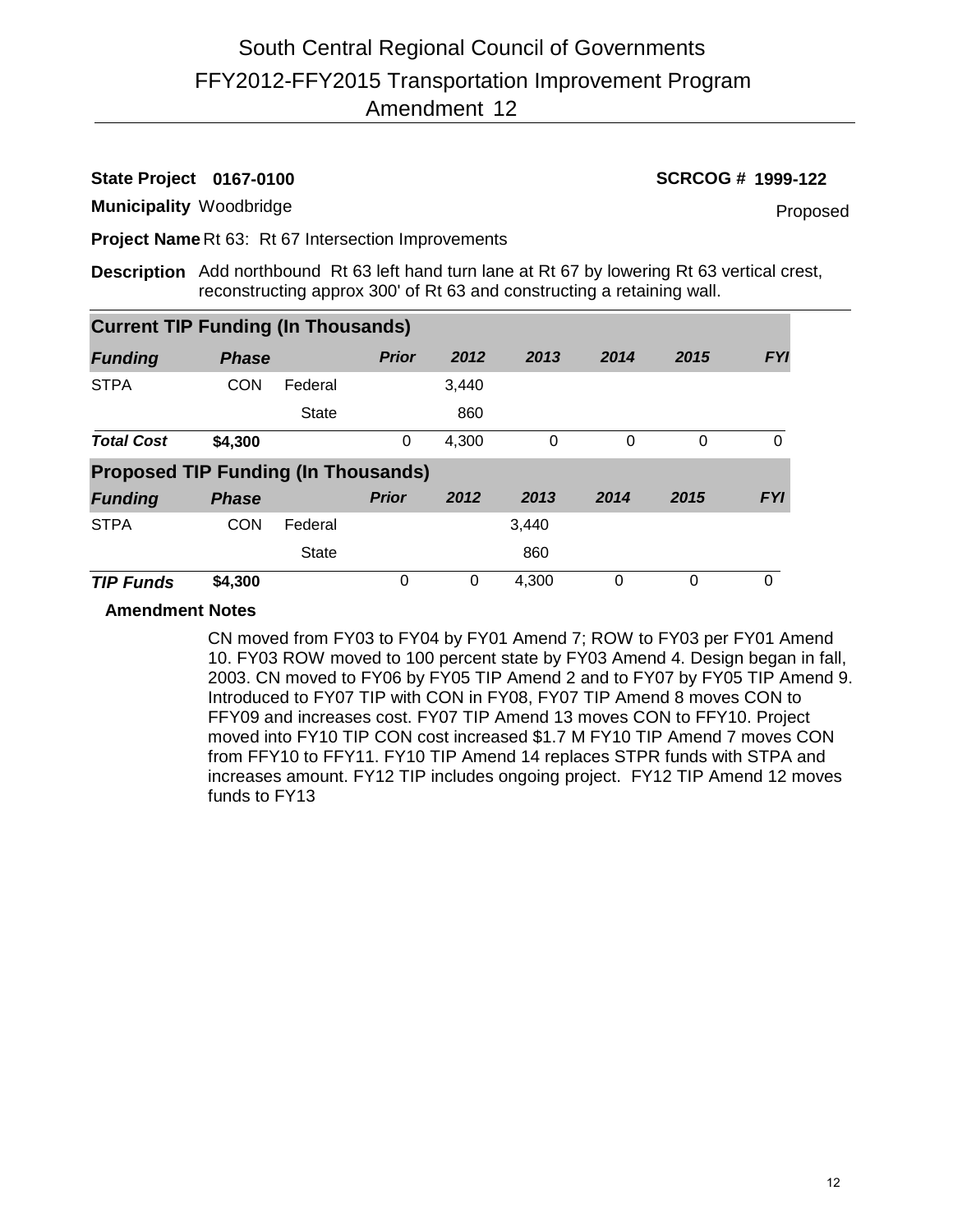# FFY2012-FFY2015 Transportation Improvement Program Amendment 12 South Central Regional Council of Governments

**State Project 0170-3009 SCRCOG # 2011-A0-41**

**Municipality** Statewide

Proposed

**Project Name** LED Relamping, Traffic Signals (Phase 2)

**Description** Scheduled Traffic Signal LED Relamping Program, Phase 2 to include Districts 3 & 4 only.

| <b>Current TIP Funding (In Thousands)</b>  |              |              |              |       |       |          |          |            |
|--------------------------------------------|--------------|--------------|--------------|-------|-------|----------|----------|------------|
| <b>Funding</b>                             | <b>Phase</b> |              | <b>Prior</b> | 2012  | 2013  | 2014     | 2015     | <b>FYI</b> |
| <b>STPA</b>                                | <b>CON</b>   | Federal      |              | 3,657 |       |          |          |            |
|                                            |              | <b>State</b> |              | 914   |       |          |          |            |
| <b>Total Cost</b>                          | \$4,571      |              | 0            | 4,571 | 0     | $\Omega$ | $\Omega$ | 0          |
| <b>Proposed TIP Funding (In Thousands)</b> |              |              |              |       |       |          |          |            |
| <b>Funding</b>                             | <b>Phase</b> |              | <b>Prior</b> | 2012  | 2013  | 2014     | 2015     | <b>FYI</b> |
| <b>STPA</b>                                | <b>CON</b>   | Federal      |              |       | 1,840 |          |          |            |
|                                            |              | <b>State</b> |              |       | 460   |          |          |            |
| <b>TIP Funds</b>                           | \$2,300      |              | 0            | 0     | 2,300 | 0        | $\Omega$ | $\Omega$   |

# **Amendment Notes**

FY12 TIP Introduces a new Project. FY12 TIP Amend 12 reduces funds and moves project to FY13.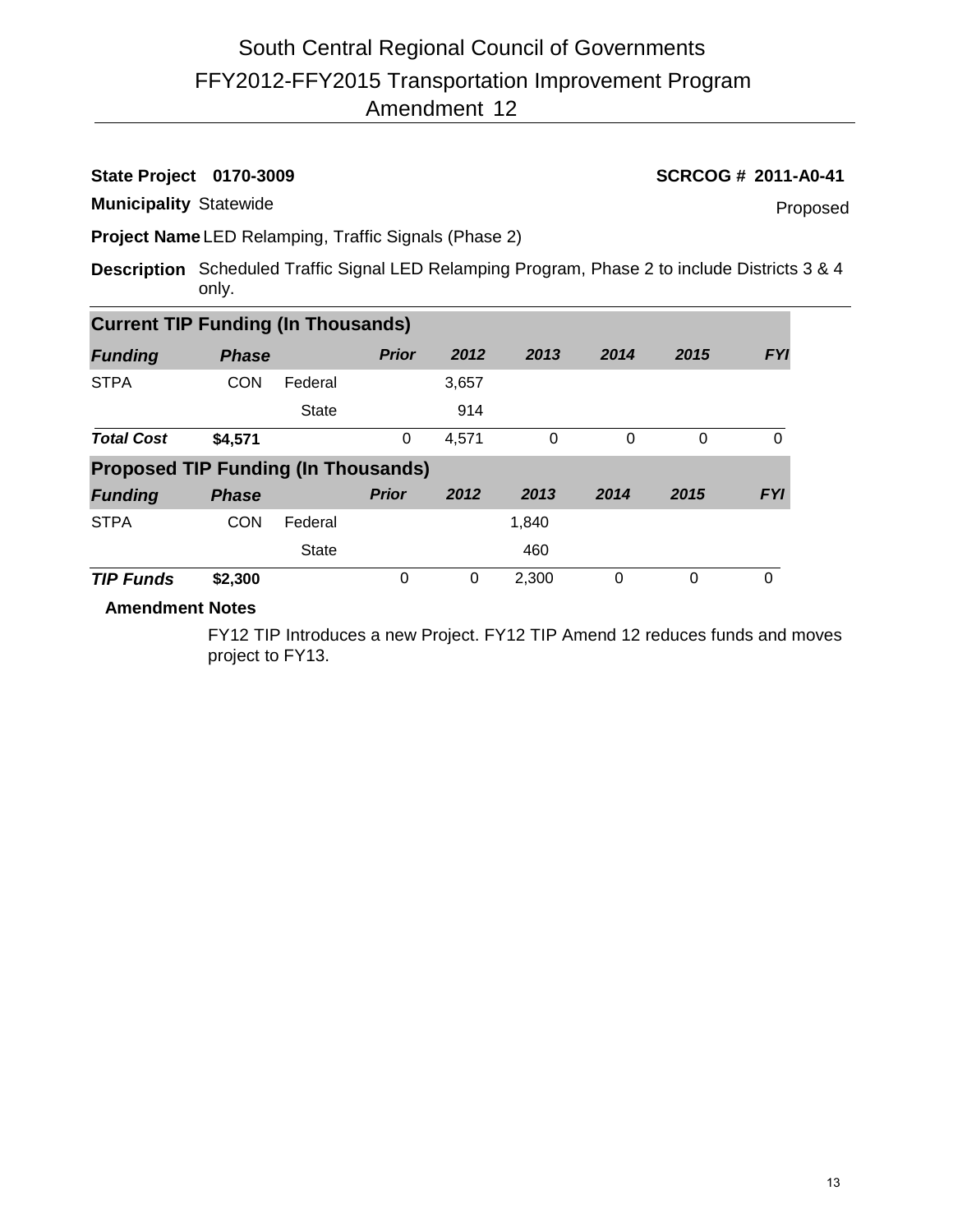

*Planning for Our Region's Future*

Bethany Branford East Haven Guilford Hamden Madison Meriden Milford New Haven North Branford North Haven Orange Wallingford West Haven Woodbridge

Carl J. Amento, Executive Director

# *Resolution Fiscal Year 2012-Fiscal Year 2015 Transportation Improvement Program Amendment Twelve*

- *Whereas:* U.S. Department of Transportation "Metropolitan Planning Regulations" (23 *CFR* 450) prescribe that each metropolitan planning organization maintain a financially constrained multi-modal transportation improvement program consistent with a *State Implementation Plan for Air Quality* (*SIP*) conforming to both U.S. Environmental Protection Administration-established air quality guidelines and *SIP*-established mobile source emissions budgets; and
- *Whereas:* The Council, per 23 *CFR* 450.324 and in cooperation with the Connecticut Department of Transportation (ConnDOT) and public transit operators and relying upon financial constraints offered by ConnDOT, adopted a *Fiscal Year 2012-Fiscal Year 2015 Transportation Improvement Program* on January 25, 2012, after finding the *Program* conforming per U.S. Environmental Protection Administration (U.S. EPA) final conformity rule (40 *CFR* 51 and 93) and relevant Connecticut Department of Transportation air quality conformity determinations: *Air Quality Conformity Reports: Fiscal Year 2012-2015 Transportation Improvement Program* and the Region's *Long-Range Transportation Plans—2011 to 2040, (April, 2011)*; and
- *Whereas:* The Council, on January 25, 2012, indicated that periodic *Program* adjustment or amendment was possible; and
- *Whereas:* Projects referenced in the Program amendment (below) are consistent with the region's long-range transportation plan (*South Central Regional Long Range Transportation Plan—2011 to 2040, (April, 2011))*; and
- *Whereas:* Council *Public Participation Guidelines: Transportation Planning* have been observed during the development of the proposed *Program* amendment (below); and
- *Whereas*: By agreement between the Council and the Connecticut Department of Transportation, public involvement activities carried out by the South Central Regional Council of Governments in response to U.S. Department of Transportation metropolitan planning requirements are intended to satisfy the requirements associated with development of a *Statewide Transportation Improvement Program* and/or its amendment; and
- *Whereas:* Council of Governments' review of transportation goals, projects and opportunities may result in further adjustment or amendment of the *Program*.

127 Washington Avenue, 4th Floor West, North Haven, CT 06473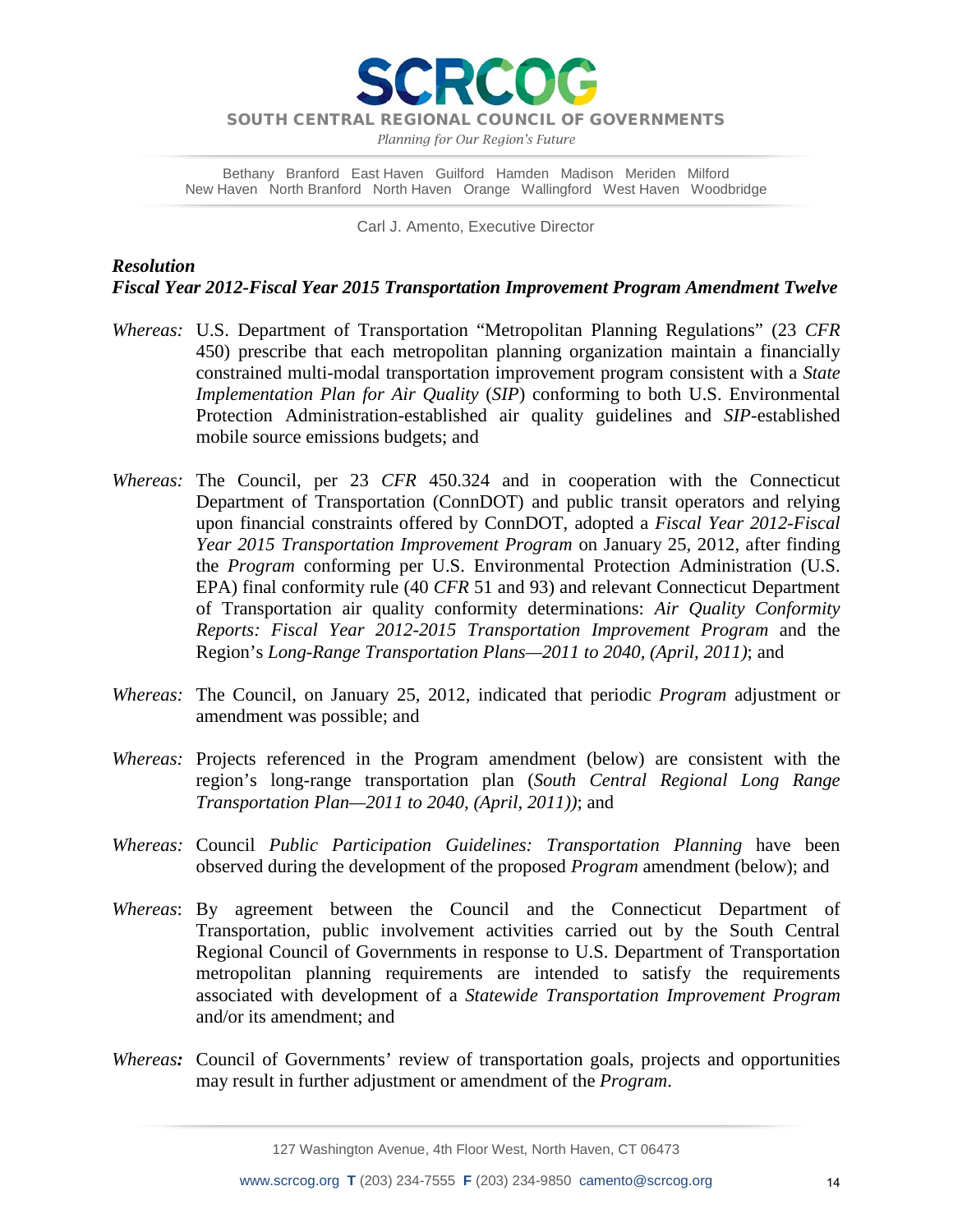

*Planning for Our Region's Future*

Bethany Branford East Haven Guilford Hamden Madison Meriden Milford New Haven North Branford North Haven Orange Wallingford West Haven Woodbridge

Carl J. Amento, Executive Director

*Resolution Fiscal Year 2012-Fiscal Year 2015 Transportation Improvement Program Amendment Twelve (continued)*

*Now, Therefore, Be It Resolved By the Council of Governments:*

The *Program Amendment Twelve* shall be transmitted to the Connecticut Department of Transportation, for inclusion in the *State Transportation Improvement Program*

The undersigned duly qualified and acting Secretary of the South Central Regional Council of Governments certifies that the foregoing is a true and correct copy of a resolution adopted at a legally convened meeting of the South Central Regional Council of Governments on **March 27, 2013**

Date: **March 27, 2013**. By:

 First Selectman Michael Freda, *Secretary* South Central Regional Council of Governments